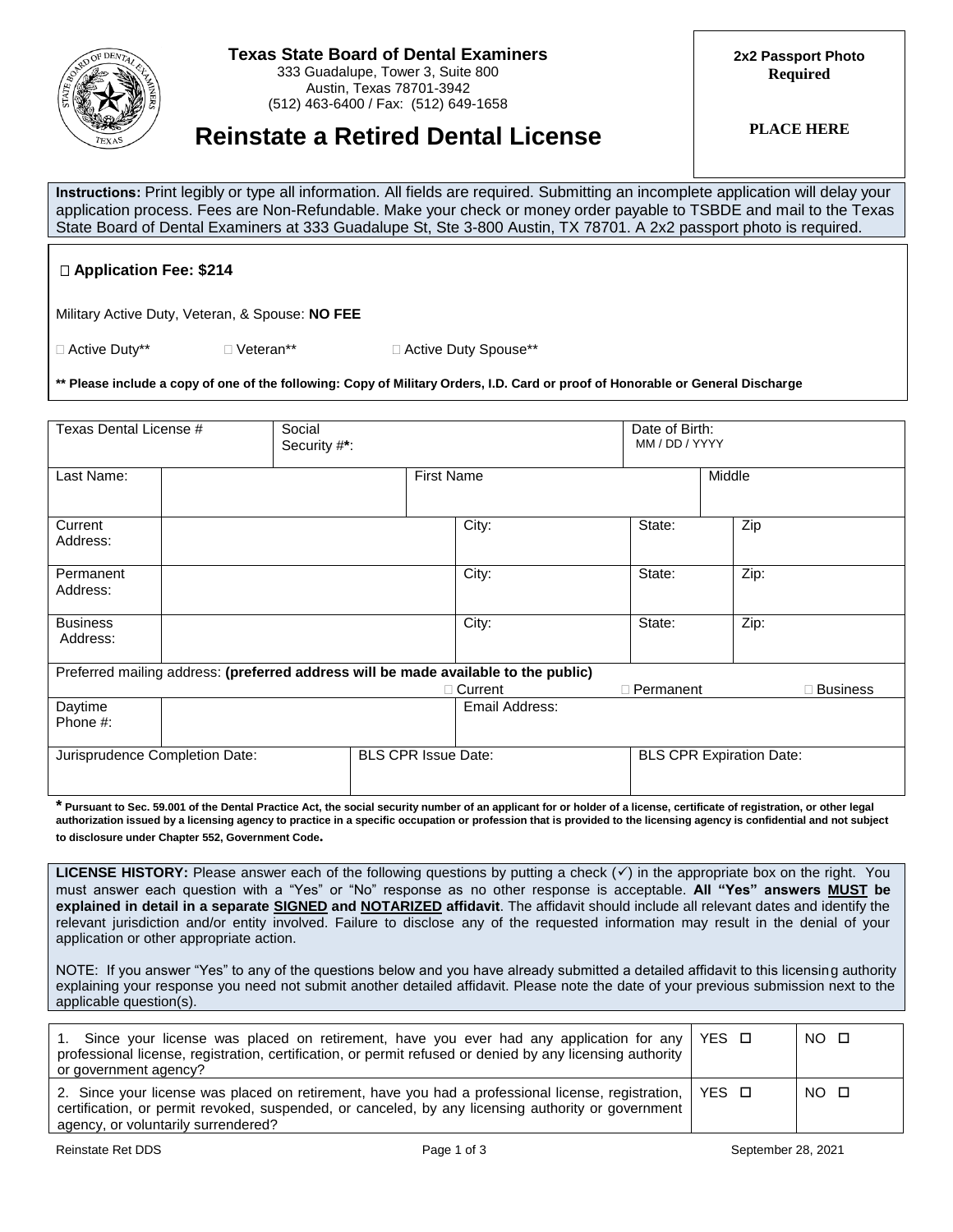| 3. Since your license was placed on retirement, have you been the subject of disciplinary action by<br>any licensing authority or government agency with regard to any professional license, registration,<br>certification, or permit?                                                                                                                                                                                                                                                                                                                                                                                                                                                                                                                                                                                                                                                                                                                                                                                                                                                                     | YES O | $NO$ $\square$      |
|-------------------------------------------------------------------------------------------------------------------------------------------------------------------------------------------------------------------------------------------------------------------------------------------------------------------------------------------------------------------------------------------------------------------------------------------------------------------------------------------------------------------------------------------------------------------------------------------------------------------------------------------------------------------------------------------------------------------------------------------------------------------------------------------------------------------------------------------------------------------------------------------------------------------------------------------------------------------------------------------------------------------------------------------------------------------------------------------------------------|-------|---------------------|
| If you answer "Yes" you must attach documentation of disciplinary action not previously<br>reported to TSBDE.                                                                                                                                                                                                                                                                                                                                                                                                                                                                                                                                                                                                                                                                                                                                                                                                                                                                                                                                                                                               |       |                     |
| 4. For any criminal offense, including those pending appeal, since your last renewal, have you:                                                                                                                                                                                                                                                                                                                                                                                                                                                                                                                                                                                                                                                                                                                                                                                                                                                                                                                                                                                                             | YES O | NO.<br>$\Box$       |
| A. been convicted of a misdemeanor (other than minor traffic violations)?<br>B. been convicted of a felony?<br>C. pled nolo contendere, no contest, or guilty?<br>D. received deferred adjudication?<br>E. been placed on community supervision or court-ordered probation, whether or not<br>adjudicated<br>quilty?<br>F. been sentenced to serve jail or prison time? court-ordered confinement?<br>G. been granted pre-trial diversion?<br>H. been arrested or have any pending criminal charges?<br>I. been cited or charged with any violation of the law?<br>J. been subject of a court-martial; Article 15 violation; or received any form of military<br>judgement/punishment/action?<br>If YES, in addition to the affidavit, attach a certified copy of the court records regarding your<br>conviction, the nature of the offense, date of discharge, if applicable, as well as a statement from the<br>probation or parole officer. Also, provide a copy of an Order of Non-Disclosure or the Court Order<br>expunging or sealing (non-disclosure) any conviction, offense, arrest, or citation. |       |                     |
| 5. Are you currently addicted to any chemical substance including alcohol (excluding tobacco and<br>caffeine)?                                                                                                                                                                                                                                                                                                                                                                                                                                                                                                                                                                                                                                                                                                                                                                                                                                                                                                                                                                                              | YES O | <b>NO</b><br>$\Box$ |
| 6. Are you currently abusing any chemical substance including alcohol (excluding tobacco and<br>caffeine)?                                                                                                                                                                                                                                                                                                                                                                                                                                                                                                                                                                                                                                                                                                                                                                                                                                                                                                                                                                                                  | YES O | $NO$ $\Box$         |
| 7. Since your license was placed on retirement, have you been diagnosed with any condition or<br>impairment (including but not limited to, substance abuse, alcohol abuse, or a mental, emotional or<br>nervous disorder or condition) that in any way affects your ability to practice as a Dentist in a<br>competent, ethical, and professional manner?                                                                                                                                                                                                                                                                                                                                                                                                                                                                                                                                                                                                                                                                                                                                                   | YES O | $NO$ $\square$      |

## **Attestation**

I hereby give my permission for the TSBDE to secure additional information or documentation concerning me or any of the statements in this application from any person or source the TSBDE may desire.

If further agree to submit to questioning concerning my qualifications as an applicant by the TSBDE, staff, any member or agent thereof, and to substantiate my statements if desired by the TSBDE. I also agree to present all other credentials required or requested by the TSBDE.

I, the applicant herein, state that all facts, statements and answers contained in this application are true and correct. I am not omitting any information, which might be of value to the TSBDE in determining my qualifications whether it is called for or not. I agree that any falsification, omission, or withholding or pertinent information or facts concerning my qualifications as an applicant shall be sufficient to bar me from licensure by the TSBDE and such falsification, omission, or withholding shall serve as sufficient grounds for the revocation, cancellation, or suspension of my Texas license if it is not discovered until after reinstatement.

\_\_\_\_\_\_\_\_\_\_\_\_\_\_\_\_\_\_\_\_\_\_\_\_\_\_\_\_\_\_\_\_ \_\_\_\_\_\_\_\_\_\_\_\_\_\_\_\_\_\_\_\_\_\_\_\_\_\_\_\_\_\_\_\_\_\_\_\_\_\_\_\_

**Date Contract Contract Contract Contract Contract Contract Contract Contract Contract Contract Contract Contract Contract Contract Contract Contract Contract Contract Contract Contract Contract Contract Contract Contrac**